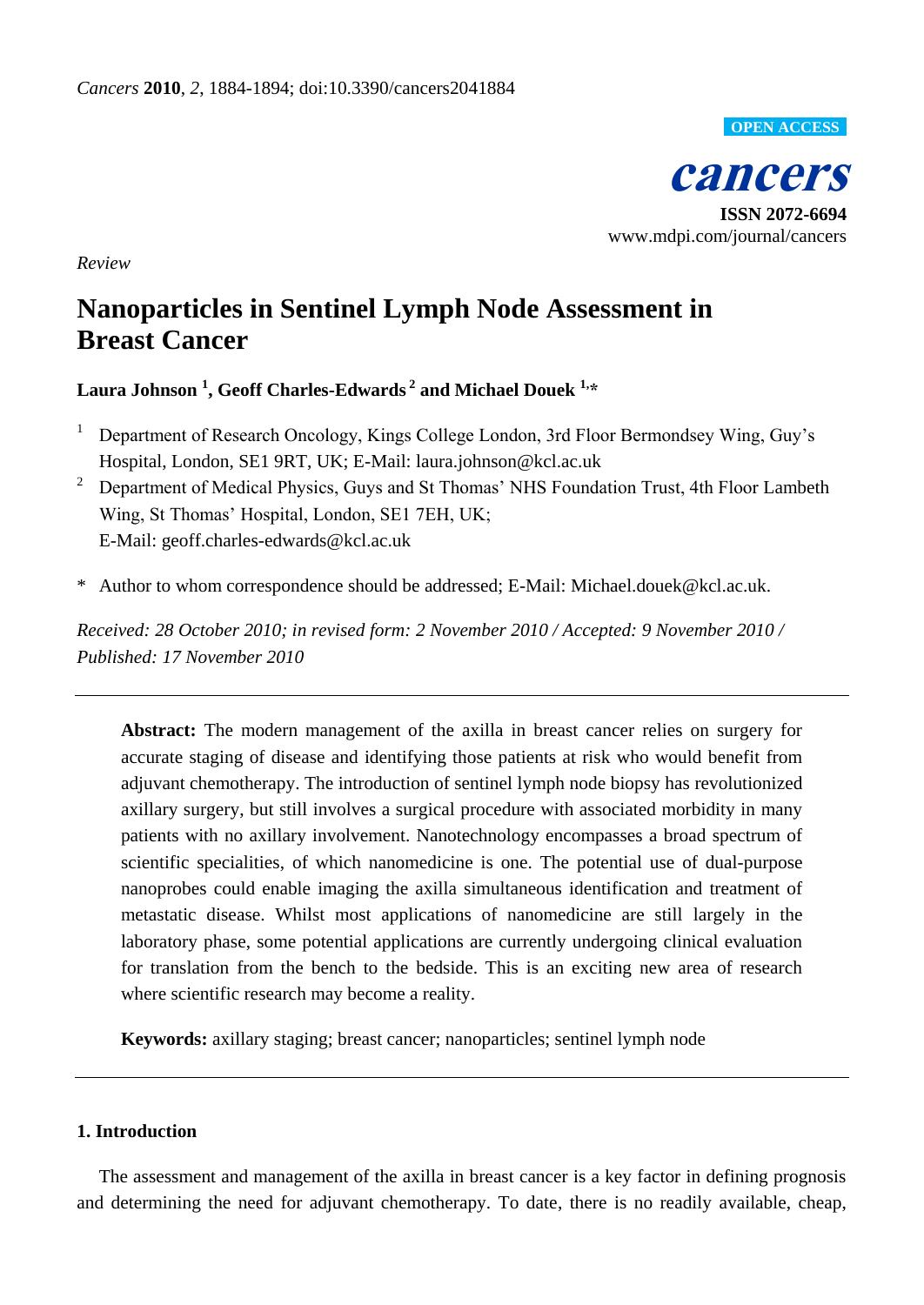non-invasive, reliable, and most of all safe method of imaging metastatic spread from a primary breast neoplasm to the ipsilateral axilla.

Modern magnetic resonance imaging (MRI) is rapidly advancing and now synchronous, dynamic breast imaging can be undertaken rapidly with a high spatial resolution. However, advances in MRI and computed tomography (CT) are limited by the drawbacks of non-specific contrast agents. These agents are usually administered systemically causing changes that are more wide spread when localized identification is what is actually required. They cause rare but significant systemic toxicity with the risk of end organ damage particularly with the common iodine based substrates, a small risk a clinician has to assess on a patient-by-patient basis. Nanomedicine heralds a wave of new agents termed theranostic particles that can address these issues and may offer the hope of synchronous diagnosis and treatment, in the future. Most research in this area is still at the bench side and clinical translation is restricted by toxicity and particle instability.

### **2. History of the Sentinel Lymph Node**

Sentinel lymph node biopsy (SLNB) is now the gold standard in staging the axilla in breast cancer. The sentinel lymph node (SLN) was first described by Cabanas whilst undertaking penile lymphangiography for cancer, one node was consistently identified to receive lymphatic flow. This was histologically confirmed to be the first, and in some cases the only site, of metastatic spread of penile cancer [1]. The technique of SLNB, however, was not popularized until 1992 when Morton reported SLN identification for the staging of cutaneous malignant melanoma using patent blue dye [2]. This was quickly translated to the staging of the axilla in breast cancer by Giuliano *et al*. injecting isosulphan blue dye peritumorally in the affected breast [3]. SLNB relies on the observation that the sentinel node(s) are the first and most likely place for lymph node metastasis and reliably reflect the likely presence of further metastases in the axillary basin. In breast cancer, identification and histological examination of the SLN should identify those patients with an involved SLN who require further surgery in the form of an axillary lymph node dissection (ALND), whilst sparing those with a normal SLN the morbidity of axillary node clearance. Giuliano's first reported success rate in identifying the SLN was 66% and correct prediction of the status of the axillary node basin was 96%. In part, this initial study optimized the technique for SLNB and included many cases that are now considered inappropriate for SLNB, for example patients with overt metastatic nodal involvement. By 1994, in the same experienced Institute, a subsequent publication demonstrated SLN identification in 97% using blue dye alone [4]. Interest was growing in the SLNB and in parallel to other work on cutaneous melanoma [5], Veronesi and others highlighted the drawback of blind dissection for a blue lymph node and demonstrated SLN detection using a radioactive tracer (Technetium-99m labeled sulfur colloid) and a hand held gamma probe [6]. Pre-operative lymphoscintigraphy, in addition to intra-operative identification using a gamma probe, successfully identified the SLN in 85–96% of patients [6,7]. Subsequently, larger studies have shown that a combination of a blue dye with radioactive tracer improved detection rates for SLNB to greater than 90% with a false negative rate of less than 5% [8]. In view of this very high SLN detection rate, and the poor spatial resolution of lymphoscintigraphy, many centers no longer perform pre-operative lymphoscintigraphy.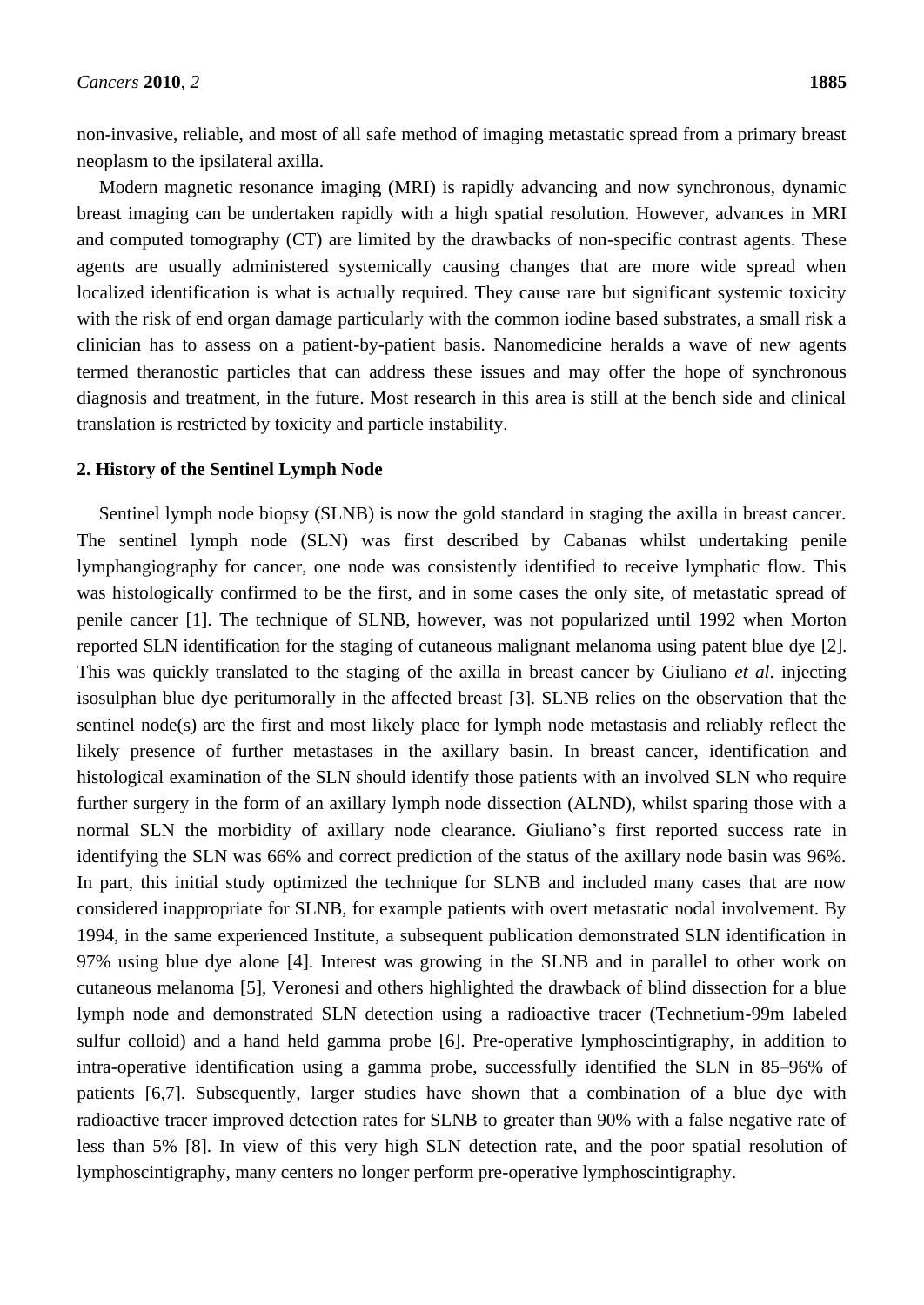SLNB causes significantly less morbidity than ALND (lower risk of nerve injury, lymphoedema, injury to axillary vein and shoulder stiffness) and requires a shorter hospital stay [9,10]. It is nevertheless an invasive procedure with complications and is usually performed under general anesthesia. It assesses only the SLN (not the entire axillary basin), has a false-negative rate of at least 5% in experienced hands and does not take into account the presence of skip lesions [11]. The Achilles' heel of SLNB is a macroscopically involved lymph node that would block the transition of the tracer or blue dye and result in technical failure of identification of the involved node, because of the presence of collateral lymphatic drainage. Furthermore, in excess of 50% of patients who undergo a SLNB will have a negative node following excision [12]. With improved imaging techniques, these patients could, in future, be spared an unnecessary operation.

### **3. Alternatives to SLNB for Staging of the Axilla in Breast Cancer**

Lymph node assessment in breast cancer can be considered in one of two ways. Firstly, preoperative (non-invasive) evaluation of the lymphatic basin to identify or exclude metastases, and secondly, intraoperative identification of the nodes enabling histological examination to exclude or confirm metastatic disease. Various imaging modalities have been used to image the SLN successfully.

Ultrasound (US) of the axilla is now used routinely in patients with breast cancer. It is cheap, non invasive, acceptable to patients and readily available. Sonographic criteria for selecting indeterminate, suspicious, or metastatic-appearing lymph nodes are a thickened cortex, lobulation of the cortex, reduction or loss of hilar fat when compared with other ipsilateral or contralateral lymph nodes [13]. Pre-operative ultrasound-guided fine needle aspiration cytology (FNAC) can identify patients who require axillary lymph node dissection (ALND) and who are thus not suitable for SLNB. Identification rates for axillary metastases vary and reflect operator variability between units, but in a recent report 37% of patients with an involved axilla were identified pre-operatively with US and FNAC [14]. Axillary ultrasound was more sensitive in patients with symptomatic cancers than those who were screen detected. A smaller series mirrors these findings demonstrating 58% sensitivity and 100% specificity for pre-operative identification of an involved axilla using US and FNAC [15].

Positron emission tomography (PET) integrated with computed tomography (CT) scanning (PET/CT) could successfully identify preoperatively axillary involvement in patients with breast cancer. Almost 20% of patients following PET scanning can be spared SLNB and undergo ALND as the primary axillary surgery with 77.1% sensitivity and 100% specificity [16]. PET/CT is, however costly, exposes patients to radiation and is often not readily available in many cancer centers.

Immunoscintigraphy using a technetium<sup>99m</sup> labeled murine monoclonal antibody is known to identify a range of human adenocarcinomas (Thomsen-Friedenreich (TF) antigen) and can demonstrate the presence of axillary metastases in breast cancer following intravenous injection (sensitivity 71%, specificity 89%)[17]. This involves the use of a radioactive tracer associated with strict legislation and exposes the patient and the staff to small doses of ionizing radiation. It is in part due to these drawbacks that alternative techniques for lymph node imaging are being sought.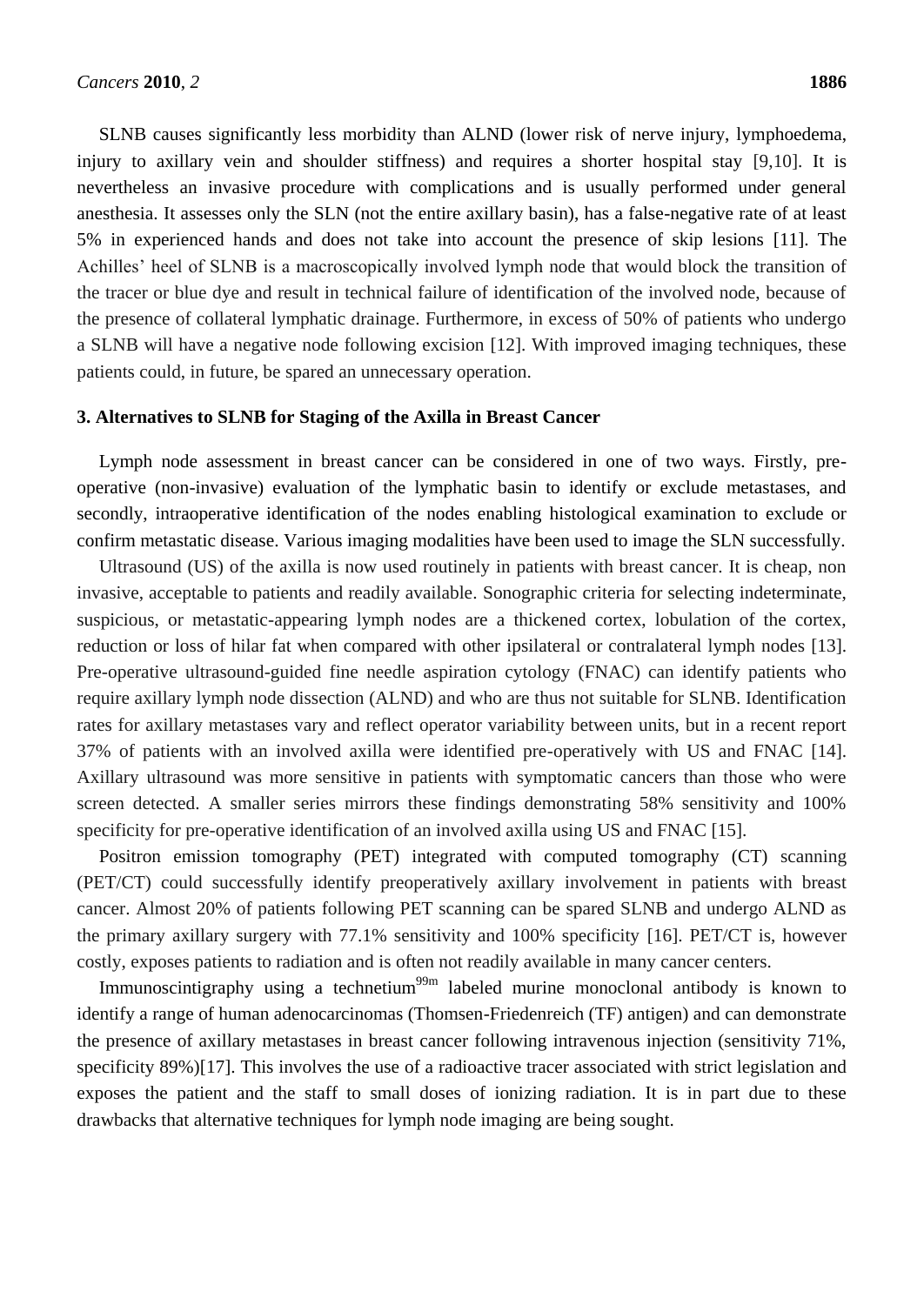### **4. Nanoparticles**

Nanoparticles offer the hope of overcoming many of the challenges involved with breast cancer staging. These include the use of toxic, non-specific, systemically administered contrast agents, limited availability of specialized imaging modalities such as CT/PET, and the operator variability and interobserver error in identifying axillary metastases.

Nanotechnology is a field of science first brought into the public domain by Feynman in his lectures in 1959 [18], and he was later awarded the Nobel Prize in Physics in 1965. It holds great promise in medicine, physics, chemistry and engineering alike. A nano particle ranges in size from 1 to 100 nanometers. One nanometer is one billionth of a meter, or in real terms; 100,000 times smaller than a human hair. The potential clinical applications of nanoparticles are immense, in particular in their innovative approach to cancer diagnosis and therapy [19].

The behavior of nanoparticles depends upon their size and charge. Smaller particles, whilst undergoing renal filtration and clearance, will also undergo extravasation into the surrounding tissue when flowing through 'leaky' vessels. This property is ideal for the accumulation of particles that extravasate through leaky neoangiogenic blood vessels, typically found in cancer. This effect is known as enhanced permeability and retention effect (EPR) [20]. Larger lymphotropic nanoparticles are identified by the host immunological system and undergo phagocytosis with uptake into lymphoid cells. Here the nanoparticles with the appropriate surface coating are 'trapped' within the lymph node where they can be identified by numerous methods and differentiate normal from abnormal lymph node architecture [7]. A nanoparticle platform combined with various different modalities attached to its surface including chemotherapeutic drugs and imaging contrast agents have the capability to integrate cancer biology, diagnostic imaging and treatment in one. The addition of a specific modality attached to a theranostic particle with an appropriate size and charge would allow directed migration of the particle through the body with concentration at the site of action with maximum result and minimal systemic effect [21]. A great amount of work is being undertaken in this field, although at present much remains at the bench side, with translation to the clinic limited by FDA approval, toxicity and availability of resources [19,22]. There are a number of current clinical trials to evaluate assessment of the axilla in breast cancer and other exciting laboratory work with specific challenges that prevent translation from the bench to the bedside.

### *4.1. Pre-Operative (Non-Invasive) Staging of the Axillary Sentinel Lymph Node Using Nanoparticles*

Super-paramagnetic nanoparticles (SPIOs) have been the focus of much attention for imaging lymph nodes. SPIOs have intrinsic paramagnetic properties only when influenced by an external magnetic field, avoiding undesirable magnetic agglomeration. Following intravenous administration, SPIOs are transported to lymphatic tissue where they have a negative (darkening) effect on MRI with T2 and T2\*-weighted imaging protocols. Non-homogenous uptake of contrast in the SLN may help identify a metastatic node [23,24]

Ultra small superparamagnetic iron oxide nanoparticles (USPIOs, <50 nm) have been used in humans as an MRI contrast agent, injected intravenously (IV), to assess the axilla. Using a 1.5 T MRI scanner, involved axillary lymph nodes can be identified 24 hours post-injection, in breast cancer patients with a sensitivity of 82% and 100% specificity [25]. Koh characterized three patterns of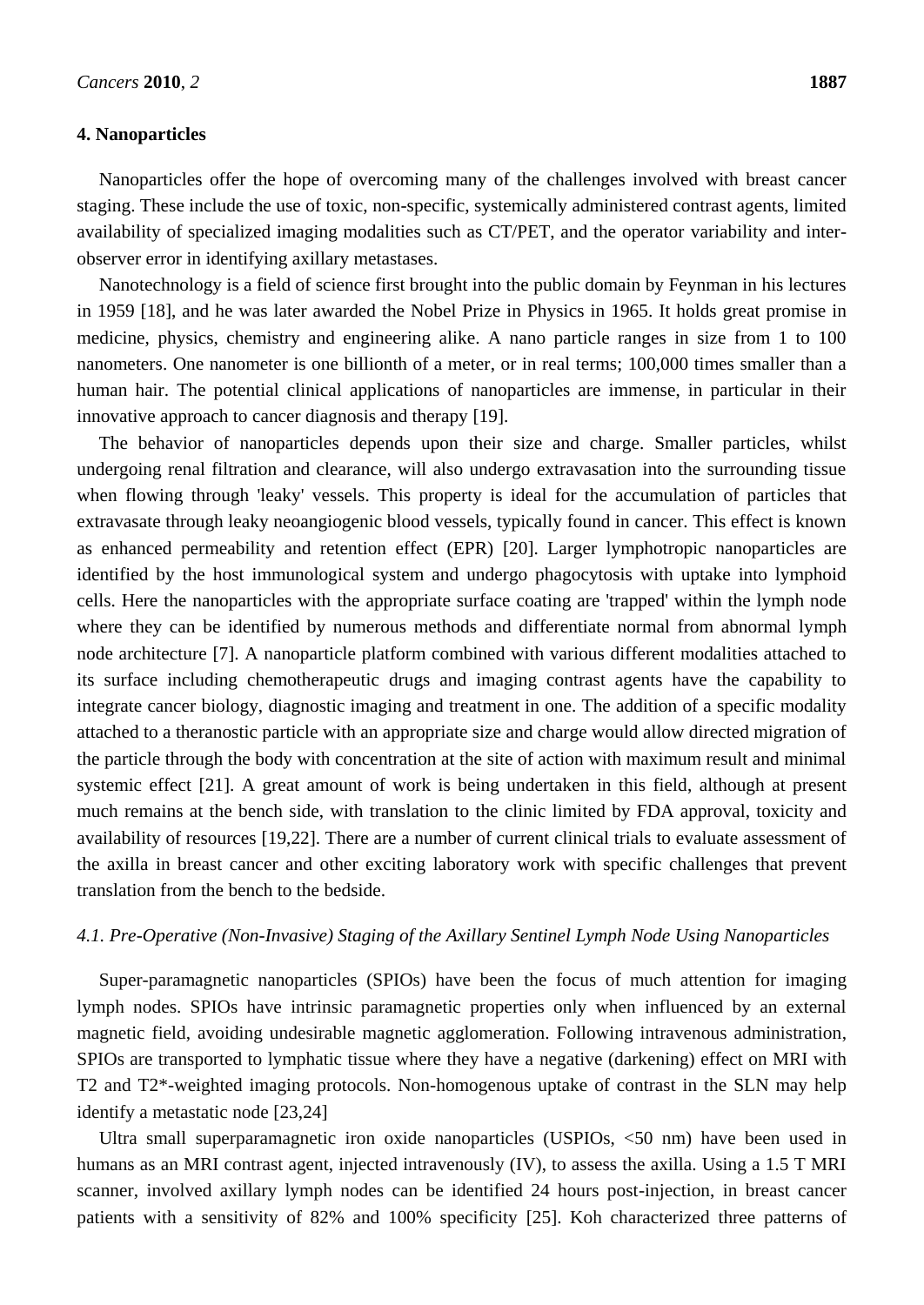lymph nodes on MRI following administration of USPIOs [26]. These are demonstrated in Table 1. One group performed axillary staging with MRI after IV USPIO injection in addition to gadolinium and demonstrated superior results to USPIO injection alone, especially on a T1 gradient echo with fat saturation [27]. When USPIO/ gadolinium enhanced MRI was combined with 18F-fluorodeoxyglucose positron emission tomography (FDG-PET) there was 100% sensitivity and specificity ( $n = 10$ ) for identifying a metastatic axillary lymph node. These results are very promising but the number of cases is far too small to change current practice.

| Group | <b>Description</b>                                      |
|-------|---------------------------------------------------------|
| 1     | Normal morphology with uniform or central signal drop   |
|       | (categorized as normal)                                 |
| 2     | Normal morphology without or with partial signal drop   |
|       | (categorized as partial or total invasion)              |
| 3     | Focal or global volume increase without or with partial |
|       | signal drop (characterized as partial or total invasion |

**Table 1.** Grading of node appearance on MRI following USPIO administration [26].

# *4.2. Intraoperative Identification of the Axillary SLN*

Using an SPIO (Endorem, Guerbet, Paris) injected directly into the breast of women with breast cancer before surgery we have demonstrated the position and morphological appearance of the SLN using MRI scanning (Figure 1) in addition to subsequent intraoperative SLN identification using a hand-held magnetometer (SentiMag, Endomagnetics, UK). Successful identification of the SLN using this technique compared to blue dye and technetium<sup>99</sup> was successful in 100% of patients in an initial pilot study [28]. Using SPIO, the SLN is identified with visual inspection of the node (black staining) in addition to localization with a hand-held magnetometer. This technique is a viable, reproducible, non-invasive and non-radioactive method of SLN assessment with successful intraoperative identification.

**Figure 1.** Left panel: right axilla pre-Endorem injection on MRI scans; right panel: SLN easily identified 120 minutes post-Endorem injection intradermally.

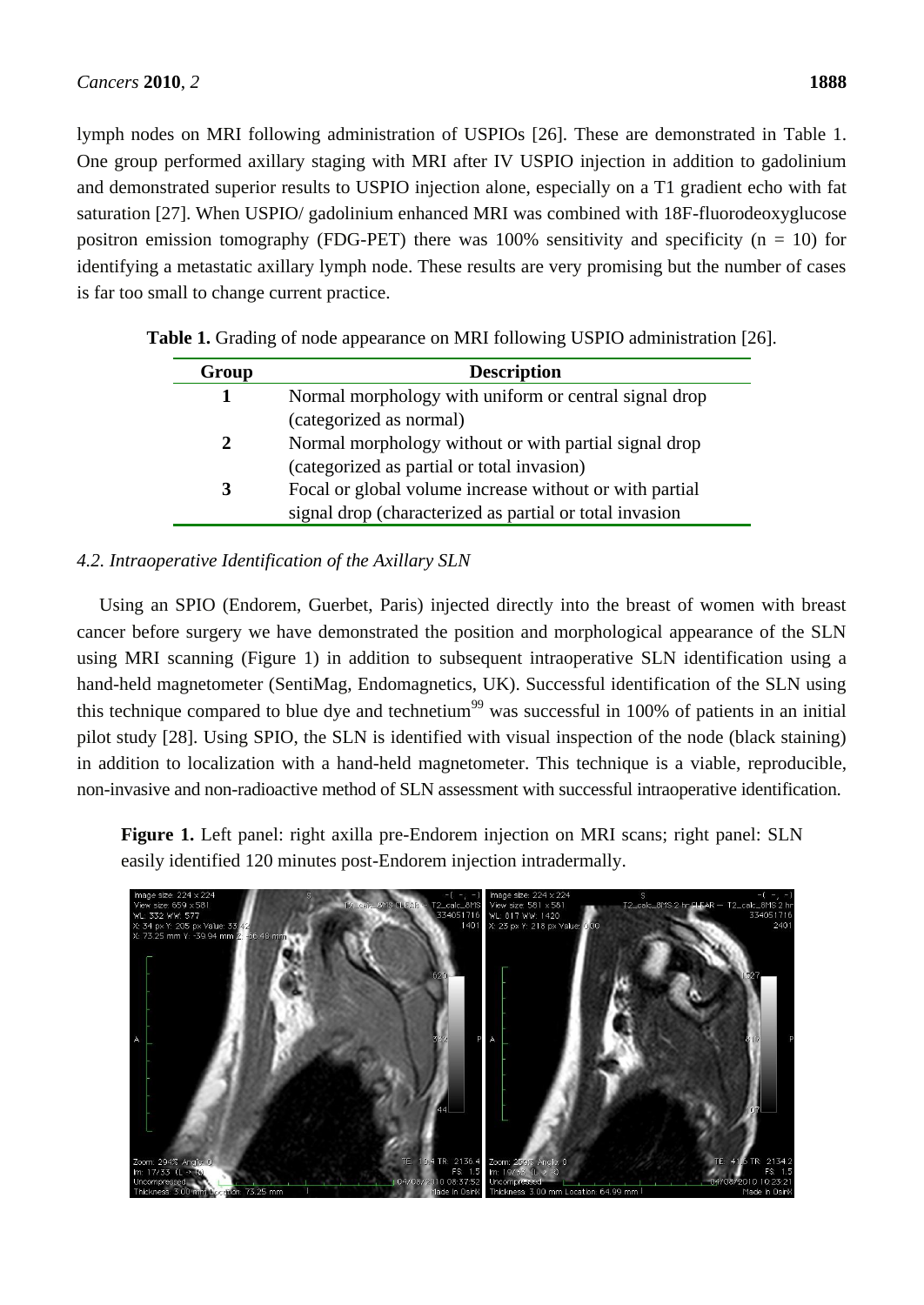Gold (Au) nanocages (150 nm) have successfully been demonstrated in a rat model, for localization of the SLN following intradermal injection. Identification of the SLN was successful using a photoacoustic ultrasonic transducer and a 10 Hz pulse-repetition-rate laser system over increasing tissue depths up 33 mm below the skin surface, depths akin to the average depth of the axilla SLN in humans (12 mm  $\pm$  5 mm) [29]. There was also dark staining of the SLN, from substrate accumulation in the subcapsular sinus aiding visual identification. At 140 minutes post-contrast injection, peak accumulation of Au-nanocages were seen in the lymph node at concentrations in excess of triple that injected. No comment was made as to the distribution of the nanocages throughout the body and/or its toxicity. The study is limited to animal models until FDA approval for Au nanocages is granted. Although gold is currently licensed for use in human therapy [30], however, toxicity of injection site and lymph node accumulations of nanocages, may limit clinical application.

Surguladze *et al*. presented 'UNIMAG', an iron-oxide nanoparticle, which when injected peritumorally was transported to the SLN and taken up by macrophages resulting in black staining of lymph nodes [31]. They hypothesized future applications of imaging pre-and intraoperatively to more accurately identify the SLN. No comment was made as to the primary tumor in question or the number of cases studied, however, this principle would easily translate to SLN identification in breast cancer.

Micro bubbles—not strictly a nanoparticle being >100 nm in size (200–500 nm)—but still measurable using nanometers, have been successfully demonstrated to identify the SLN in women with breast cancer. The method of microbubble injection subcutaneously into the breast enhances the SLN on US imaging. This does not aim to differentiate involved from uninvolved SLNs based on morphology but aims to localize the SLN. The drawback is a very short contrast enhancement lasting several minutes. Sever *et al*. placed a guide wire in the SLN pre-operatively and the node excised intraoperatively. The microbubble enhancement technique was successful in identifying the sentinel node(s) in 89% of patients, and five patients who had an involved sentinel node, ultrasound successfully detected all cases (100%) [32]. Another clinical application could be pre-operative needle core-biopsy (NCB) of the SLN in clinic under local anesthetic. Clearly this would be limited by the drawback of NCB, since a biopsy may not be representative of the entire node.

In a mouse model, fluorescent silica nanoparticles demonstrated axillary lymph nodes with some success. Fluorescence particles themselves pass too readily through the SLN, but embedding them in a silica nanoparticle matrix results in entrapment within the node. Detection *in vivo* using a fluorescence imaging system five minutes post intradermal injection was only possible following skin excision overlying the axilla. The biodistribution of these nanoparticles showed preferential uptake into the SLN over other organs and previous work has showed the nanoparticle in mice appears to be non toxic, however, a lack of transcutaneous visualization at this time limits potential clinical use [33,34]

Quantum dots (QDs) are fluorescent inorganic nanometer sized crystals. A semi-conductor core of a heavy metal is encapsulated by an organic 'shell' and this is coated with polymeric or lipid based layers. The later is to minimize toxic effects following oxidization of the core metals. In mouse models, intradermal injection with QDs identifies the axillary SLN in under three minutes [35] and remains within the SLN for a period of over 24 hours before migrating further to higher echelon nodes in the lymphatic basis. Toxicity and biodistribution studies confirm QDs are not renally cleared and concentrate predominantly at the injection site and within the SLN. It was initially thought that following dorsal flank injection, QDs, in time, may accumulate in the liver and spleen among other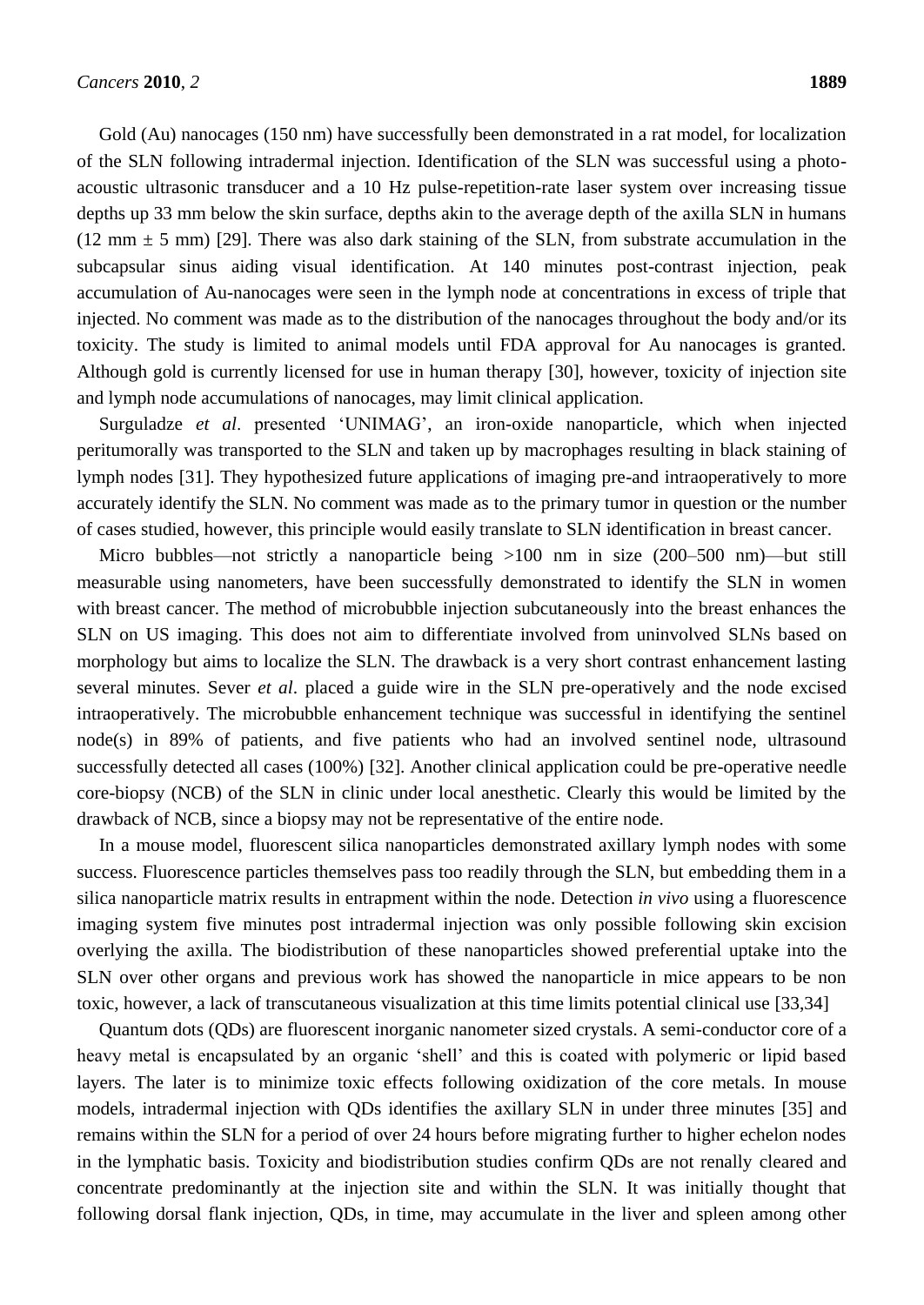organs [36]. However, when injected into the mouse paw, more closely mimicking the anatomy for breast sentinel node biopsy, they do not appear to distribute to other organs within the body [37]. Akin to silica nanoparticles, fluorescence, however, is only appreciated in the SLN following removal of axillary skin. Using near infra red (NIR) emitting QDs that more deeply penetrate tissue may overcome this hurdle, but the greatest limiting factor to the otherwise ideal nanoparticle translating into the clinical setting, is eliminating the toxicity from the heavy metal whilst maintaining particle stability.

Immunoglobulin (Ig)-conjugated NIR optical probes behave in a very similar way to QDs in their pharmacokinetics and ability to identify the axillary SLN. In a mouse model following intra-dermal injection into the breast pad, fluorescence was seen on the node surface in just one minute and is retained in the axilla for 30 minutes allowing sufficient time for SLN excision. Since these probes are derived from immunoglobulins, they are recognized by the host immune system and concentrate preferentially in the medulla of the node and are more likely to be retained for a longer period, whereas QDs enhance both the cortex and the medulla of the node equally [38]. Toxicity studies are yet to be undertaken before clinical studies can begin.

Dendrimers are small nanoparticles (less than 15 nm in size) composed of highly branched synthetic polymers, which are gaining increasing popularity. Dendrimers have 'space' within the core which can harbor smaller particles (e.g., contrast agent particles), are non-immunogenic, and have a prolonged circulation half-life [39]. Dendrimers have been utilized to bind MRI contrast agents (Gadolinium) in addition to an NIR fluorophore, enabling pre-operative 3D identification of the axillary lymph nodes in mice using MRI and intra-operative visualization of the SLN with an optical imaging unit. Intraoperative visualization of the fluorophore can penetrate skin up to a depth of 2 cm, making it suitable for clinical use. This single injection-dual purpose nanoparticle remains identifiable for both imaging modalities in the SLN for at least two hours post injection [40]. This does not characterize the lymph node, but more reliably identifies its location pre and intraoperatively for subsequent excision and histological assessment. Prior to clinical translation, toxicity testing is necessary, but this is not thought to pose a big problem due to minimal systemic absorption.

### *4.3. In vivo Treatment of the Axillary SLN*

One novel approach to the SLN in breast cancer is to treat the SLN rather than excise it. In a mouse model, a metastatic SLN has been replicated by injecting breast cancer cells labeled with gold carbon nanotubules (GNT) and fluorescence into in a SLN to replicate a metastatic SLN. This was targeted with a low laser pulse energy, and the GNT-containing breast cancer cells within the SLN deteriorated as demonstrated by loss of fluorescence and transmission images [41]. This would perhaps have clinical application to augment a process of pre-operative assessment of the axillary lymphatics by imaging whereby the SLN deemed 'normal' could be 'treated', thus eliminating the presence of any micrometastases or isolated tumor cells that may otherwise remain.

### **5. Challenges in the Clinical Translation of Novel Nanoparticles**

A large amount of time, effort and resources goes into any research project, but success at the bench may not be so readily seen in clinical practice as the process of translation is challenging. Developing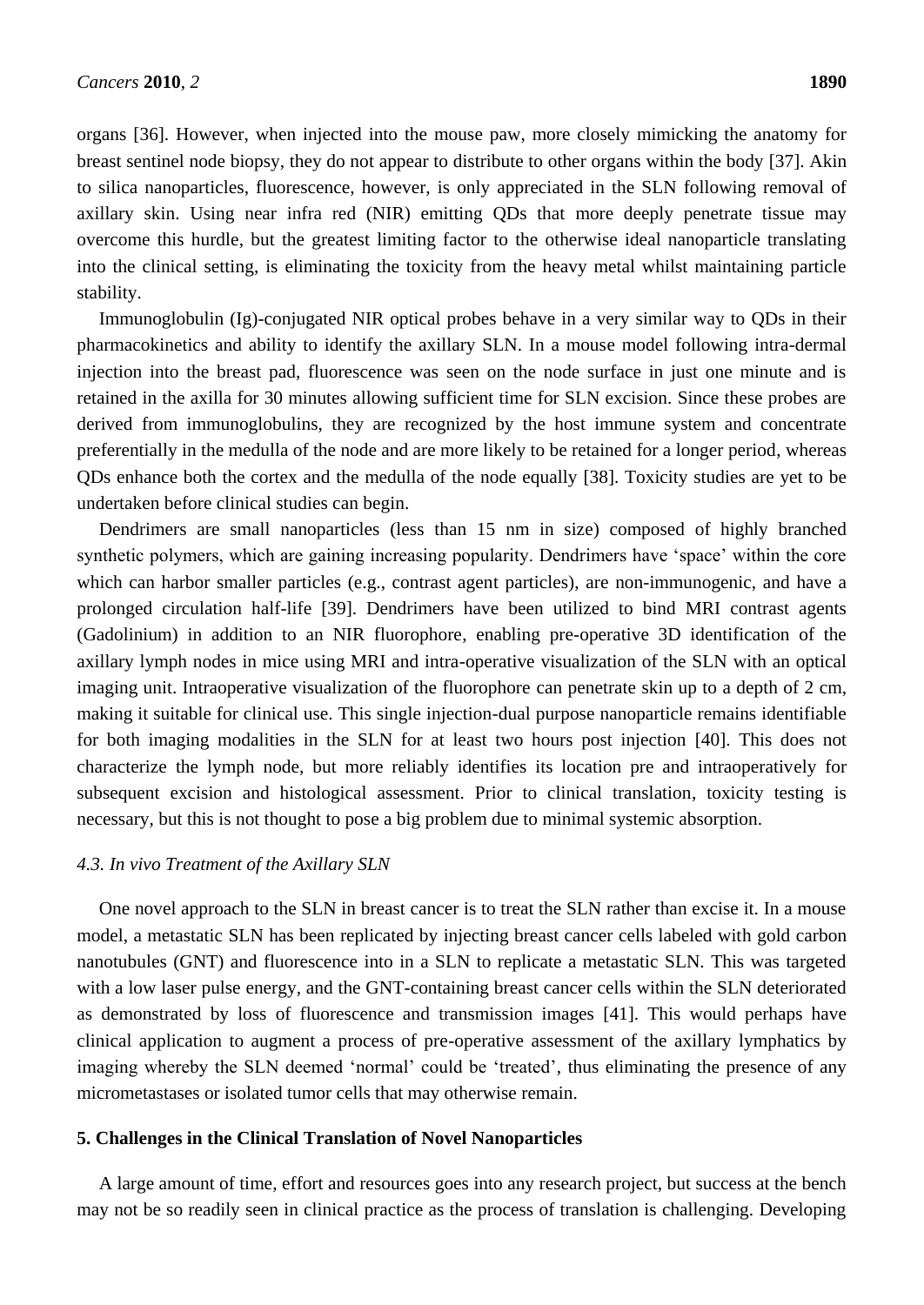the research protocol is limited by many factors—all which must be overcome before work can begin. These include availability of funding, personnel, health and safety, ethics approval and most important of all, regulatory approval. Since each aspect requires clearance, often independent to the others, there are many barriers that can delay the process. In addition, changes to one aspect to overcome a problem may often have an impact on another, and the whole process must begin again.

Once the research element is complete and the evidence is available to suggest a change in practice or a new technique, further hurdles remain. Changes to practice are slow and often only partially adopted, if adopted at all into routine clinical care [42], and a specific framework should be in place to ease implementation [43]. There is also the consideration for cost analysis and benefit ratio. On initial impression, it may seem that a single MRI scan with contrast agent may be cheaper than the cost of an operation and subsequent hospital stay. However, with potential increasing availability, popularity and success of imaging modalities their utilization may be more widespread, in turn increasing expenditure. A clear benefit both from a cost and a patient perspective must be identified and advertised as part of the implementation process. For novel device and nanoparticle research, there is a need to ensure clinical involvement at an early stage in order to expedite the translation of promising new clinical tools from the bench to the bedside.

## **6. Conclusions**

Nanotechnology has been described as the 'small technology with a big impact'. As our understanding of cellular processes and individual cancer cell fingerprints increases, the scope for more targeted tissue specific nanoparticles is endless. Most nanoparticles applied to medicine are biocompatible, with the exception of QDs, and are metabolized via the normal biochemical pathways. In most cases, the products of their metabolism are integrated into normal mineral pools within the body for reuse, storage or excretion.

Surgery remains at present the most important modality for axillary node staging in breast cancer to accurately identify those patents that will benefit from adjuvant chemotherapy for the treatment of metastatic disease. In the future, nanotechnology may help to improve patient selection for surgery and in time may indeed identify patients pre-operatively whom do not have axillary disease and spare them surgery to the axilla altogether.

Nanotechnology has started to create multifunctional particles blending diagnosis and treatment together, with the promise of nanomedicine paving the way for better cancer detection, management and treatment. Further research is needed to select the most promising clinical application and expedite translation from the bench to the bedside.

### **References**

- 1. Cabanas, R.M. An approach for the treatment of penile carcinoma. *Cancer* **1977**, *39*, 456-466.
- 2. Morton, D.L.; Wen, D.R.; Wong, J.H.; Economou, J.S.; Cagle, L.A.; Storm, F.K.; Foshag, L.J.; Cochran, A.J. Technical details of intraoperative lymphatic mapping for early stage melanoma. *Arch. Surg.* **1992**, *127*, 392-399.
- 3. Giuliano, A.E.; Kirgan, D.M.; Guenther, J.M.; Morton, D.L. Lymphatic mapping and sentinel lymphadenectomy for breast cancer. *Ann. Surg.* **1994**, *220*, 391-398; discussion 398-401.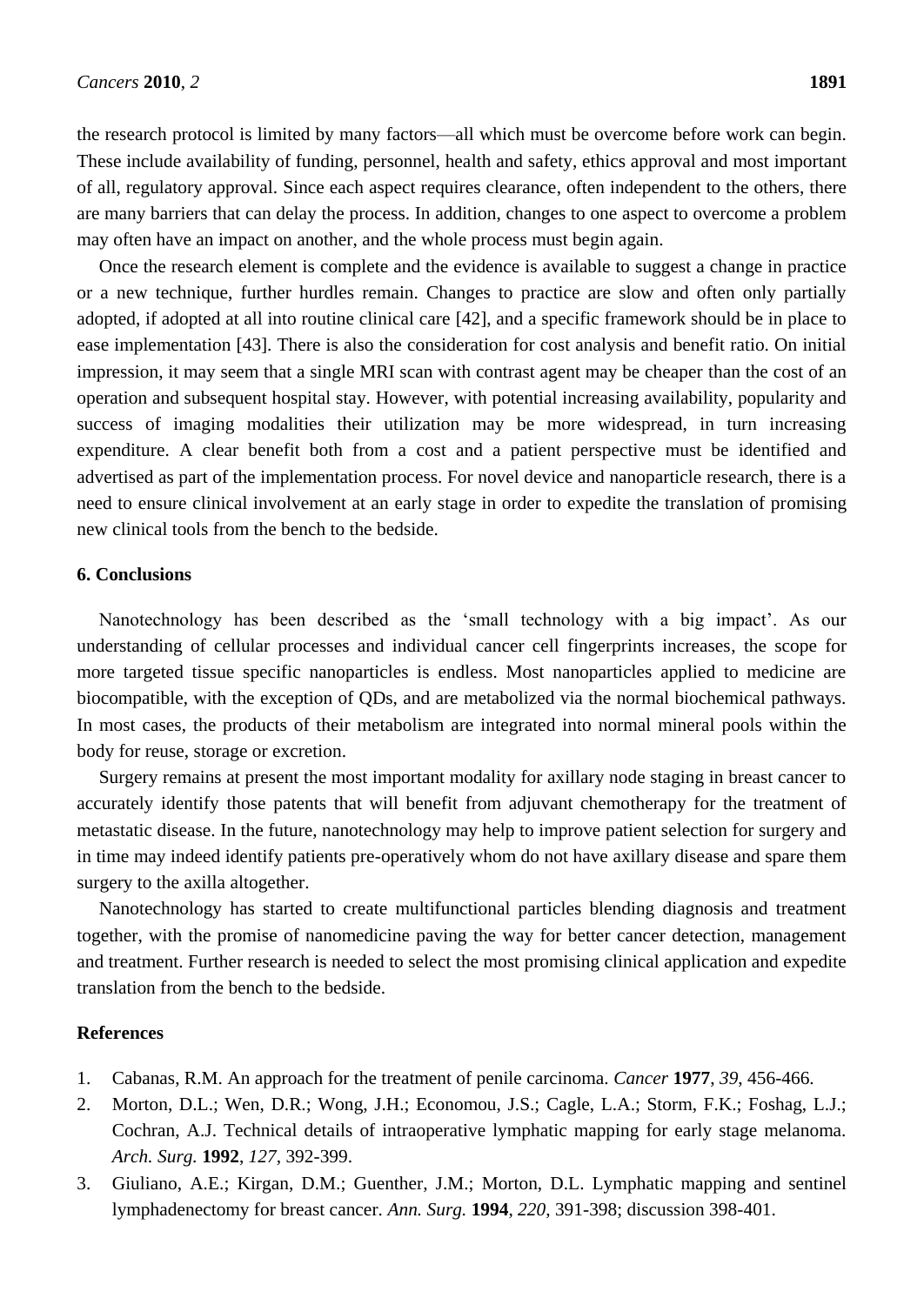- 4. Giuliano, A.E. Sentinel lymphadenectomy in primary breast carcinoma: An alternative to routine axillary dissection. *J. Surg. Oncol.* **1996**, *62*, 75-77.
- 5. van der Veen, H.; Hoekstra, O.S.; Paul, M.A.; Cuesta, M.A.; Meijer, S. Gamma probe-guided sentinel node biopsy to select patients with melanoma for lymphadenectomy. *Br. J. Surg.* **1994**, *81*, 1769-1770.
- 6. Botteri, E.; Rotmensz, N.; Sangalli, C.; Toesca, A.; Peradze, N.; De Oliveira Filho, H.R.; Sagona, A.; Intra, M.; Veronesi, P.; Galimberti, V.; Luini, A.; Veronesi, U.; Gentilini, O. Unavoidable mastectomy for ipsilateral breast tumour recurrence after conservative surgery: Patient outcome. *Ann. Oncol.* **2009**, *20*, 1008-1012.
- 7. Krag, D.N.; Weaver, D.L.; Alex, J.C.; Fairbank, J.T. Surgical resection and radiolocalization of the sentinel lymph node in breast cancer using a gamma probe. *Surg. Oncol.* **1993**, *2*, 335-339; discussion 340.
- 8. Albertini, J.J.; Lyman, G.H.; Cox, C.; Yeatman, T.; Balducci, L.; Ku, N.; Shivers, S.; Berman, C.; Wells, K.; Rapaport, D.; Shons, A.; Horton, J.; Greenberg, H.; Nicosia, S.; Clark, R.; Cantor, A.; Reintgen, D.S. Lymphatic mapping and sentinel node biopsy in the patient with breast cancer. *JAMA* **1996**, *276*, 1818-1822.
- 9. Lucci, A.; McCall, L.M.; Beitsch, P.D.; Whitworth, P.W.; Reintgen, D.S.; Blumencranz, P.W.; Leitch, A.M.; Saha, S.; Hunt, K.K.; Giuliano, A.E. Surgical complications associated with sentinel lymph node dissection (slnd) plus axillary lymph node dissection compared with slnd alone in the american college of surgeons oncology group trial z0011. *J. Clin. Oncol.* **2007**, *25*, 3657-3663.
- 10. Blanchard, D.K.; Donohue, J.H.; Reynolds, C.; Grant, C.S. Relapse and morbidity in patients undergoing sentinel lymph node biopsy alone or with axillary dissection for breast cancer. *Arch. Surg.* **2003**, *138*, 482-487; discussion 487-488.
- 11. Clarke, D.; Newcombe, R.G.; Mansel, R.E. The learning curve in sentinel node biopsy: The almanac experience. *Ann. Surg. Oncol.* **2004**, *11*, 211S-215S.
- 12. Veronesi, U.; Paganelli, G.; Viale, G.; Galimberti, V.; Luini, A.; Zurrida, S.; Robertson, C.; Sacchini, V.; Veronesi, P.; Orvieto, E.; De Cicco, C.; Intra, M.; Tosi, G.; Scarpa, D. Sentinel lymph node biopsy and axillary dissection in breast cancer: Results in a large series. *J. Natl. Cancer Inst.* **1999**, *91*, 368-373.
- 13. Krishnamurthy, S.; Sneige, N.; Bedi, D.G.; Edieken, B.S.; Fornage, B.D.; Kuerer, H.M.; Singletary, S.E.; Hunt, K.K. Role of ultrasound-guided fine-needle aspiration of indeterminate and suspicious axillary lymph nodes in the initial staging of breast carcinoma. *Cancer* **2002**, *95*, 982-988.
- 14. Swinson, C.; Ravichandran, D.; Nayagam, M.; Allen, S. Ultrasound and fine needle aspiration cytology of the axilla in the pre-operative identification of axillary nodal involvement in breast cancer. *Eur. J. Surg. Oncol.* **2009**, *35*, 1152-1157.
- 15. Sianesi, M.; Ceci, G.; Ghirarduzzi, A.; Del Rio, P.; Guazzi, A.; Pisanelli, B.; Martella, E.; Ardizzoni, A.; Di Blasio, B.; Arcuri, M.F. Use of axillary ultrasonography in breast cancer: A useful tool to reduce sentinel node procedures. *Ann. Ital. Chir.* **2009**, *80*, 315-318.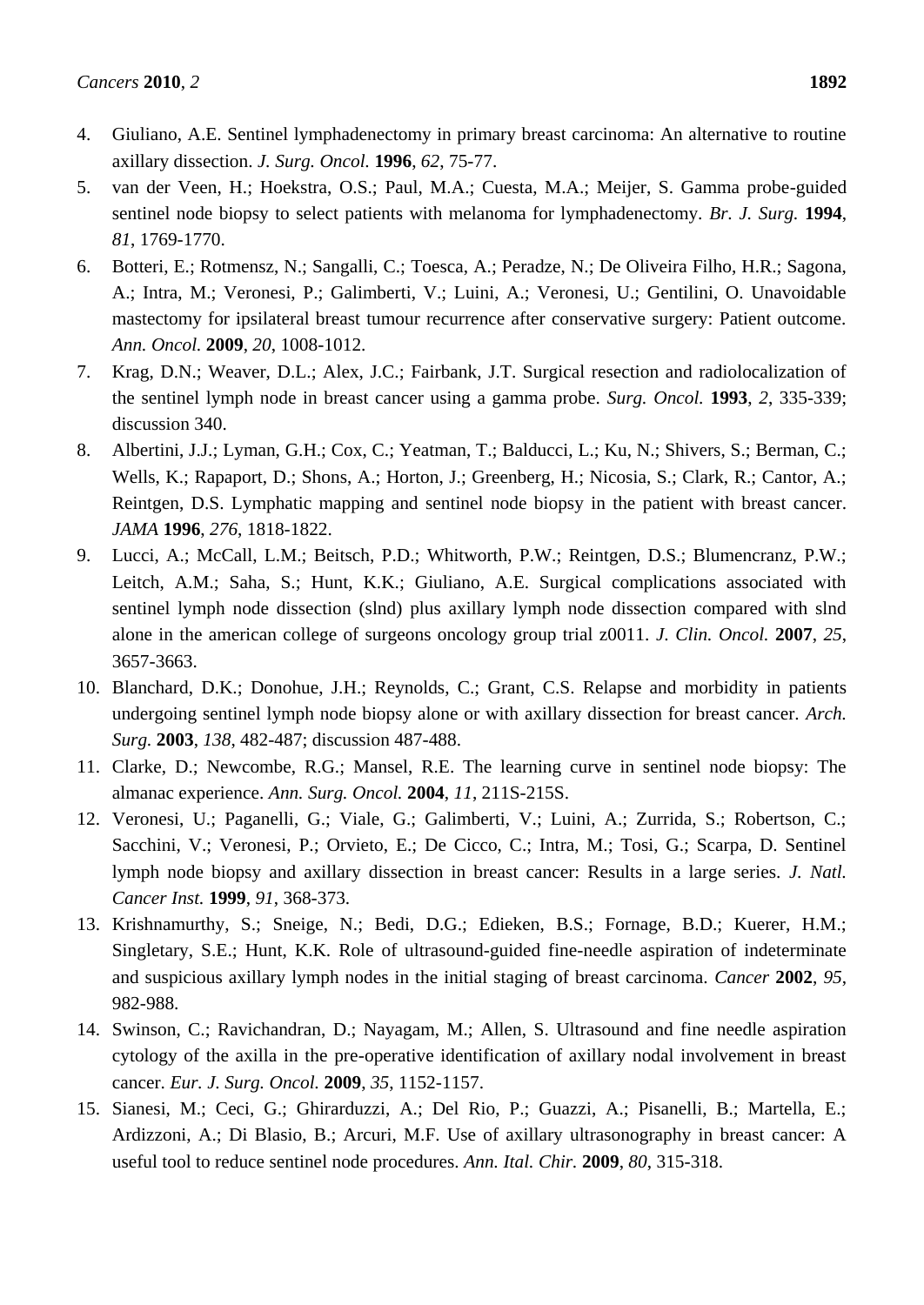- 16. Kim, J.; Lee, J.; Chang, E.; Kim, S.; Suh, K.; Sul, J.; Song, I.; Kim, Y.; Lee, C. Selective sentinel node plus additional non-sentinel node biopsy based on an fdg-pet/ct scan in early breast cancer patients: Single institutional experience. *World J. Surg.* **2009**, *33*, 943-949.
- 17. Dessureault, S.; Koven, I.; Reilly, R.M.; Couture, J.; Schmocker, B.; Damani, M.; Kirsh, J.; Ichise, M.; Sidlofsky, S.; McEwan, A.J.; Boniface, G.; Stern, H.; Gallinger, S. Pre-operative assessment of axillary lymph node status in patients with breast adenocarcinoma using intravenous 99mtechnetium mab-170h.82 (tru-scint ad). *Breast Cancer Res. Treat* **1997**, *45*, 29-37.
- 18. Feynman, R. There's plenty of room at the bottom. Available online: http://www.zyvex.com/ nanotech/feynman.html (accessed on 16 November 2010).
- 19. Johnson, L.; Gunasekera, A.; Douek, M. Applications of nanotechnology in cancer. *Discov. Med.* **2010**, *9*, 374-379.
- 20. Maeda, H. The enhanced permeability and retention (epr) effect in tumor vasculature: The key role of tumor-selective macromolecular drug targeting. *Adv. Enzyme Regul.* **2001**, *41*, 189-207.
- 21. Sumer, B.; Gao, J. Theranostic nanomedicine for cancer. *Nanomedicine (Lond)* **2008**, *3*, 137-140.
- 22. Jain, R.; Dandekar, P.; Patravale, V. Diagnostic nanocarriers for sentinel lymph node imaging. *J. Control. Release* **2009**, *138*, 90-102.
- 23. Corot, C.; Robert, P.; Idee, J.M.; Port, M. Recent advances in iron oxide nanocrystal technology for medical imaging. *Adv. Drug Deliv. Rev.* **2006**, *58*, 1471-1504.
- 24. Ferrari, M. Cancer nanotechnology: Opportunities and challenges. *Nat. Rev. Cancer* **2005**, *5*, 161-171.
- 25. Michel, S.C.; Keller, T.M.; Frohlich, J.M.; Fink, D.; Caduff, R.; Seifert, B.; Marincek, B.; Kubik-Huch, R.A. Preoperative breast cancer staging: Mr imaging of the axilla with ultrasmall superparamagnetic iron oxide enhancement. *Radiology* **2002**, *225*, 527-536.
- 26. Koh, D.M.; Brown, G.; Temple, L.; Blake, H.; Raja, A.; Toomey, P.; Bett, N.; Farhat, S.; Norman, A.R.; Daniels, I.; Husband, J.E. Distribution of mesorectal lymph nodes in rectal cancer: *In vivo* mr imaging compared with histopathological examination. Initial observations. *Eur. Radiol.* **2005**, *15*, 1650-1657.
- 27. Stadnik, T.W.; Everaert, H.; Makkat, S.; Sacre, R.; Lamote, J.; Bourgain, C. Breast imaging. Preoperative breast cancer staging: Comparison of uspio-enhanced mr imaging and 18ffluorodeoxyglucose (fdc) positron emission tomography (pet) imaging for axillary lymph node staging--initial findings. *Eur. Radiol.* **2006**, *16*, 2153-2160.
- 28. Joshi, T.; Pankhurst, Q.; Hattersley, S.; Brazdeikis, A.; Hall-Craggs, M.; De Vita, E.; Bainbridge, A.; Sainsbury, R.; Sharma, A.; Douek, M. Magnetic nanoparticles for detecting sentinel lymph nodes. *Eur. J. Surg. Oncol.* **2007**, 1135.
- 29. Song, K.H.; Kim, C.; Cobley, C.M.; Xia, Y.; Wang, L.V. Near-infrared gold nanocages as a new class of tracers for photoacoustic sentinel lymph node mapping on a rat model. *Nano. Lett.* **2009**, *9*, 183-188.
- 30. Cuenca, A.G.; Jiang, H.; Hochwald, S.N.; Delano, M.; Cance, W.G.; Grobmyer, S.R. Emerging implications of nanotechnology on cancer diagnostics and therapeutics. *Cancer* **2006**, *107*, 459-466.